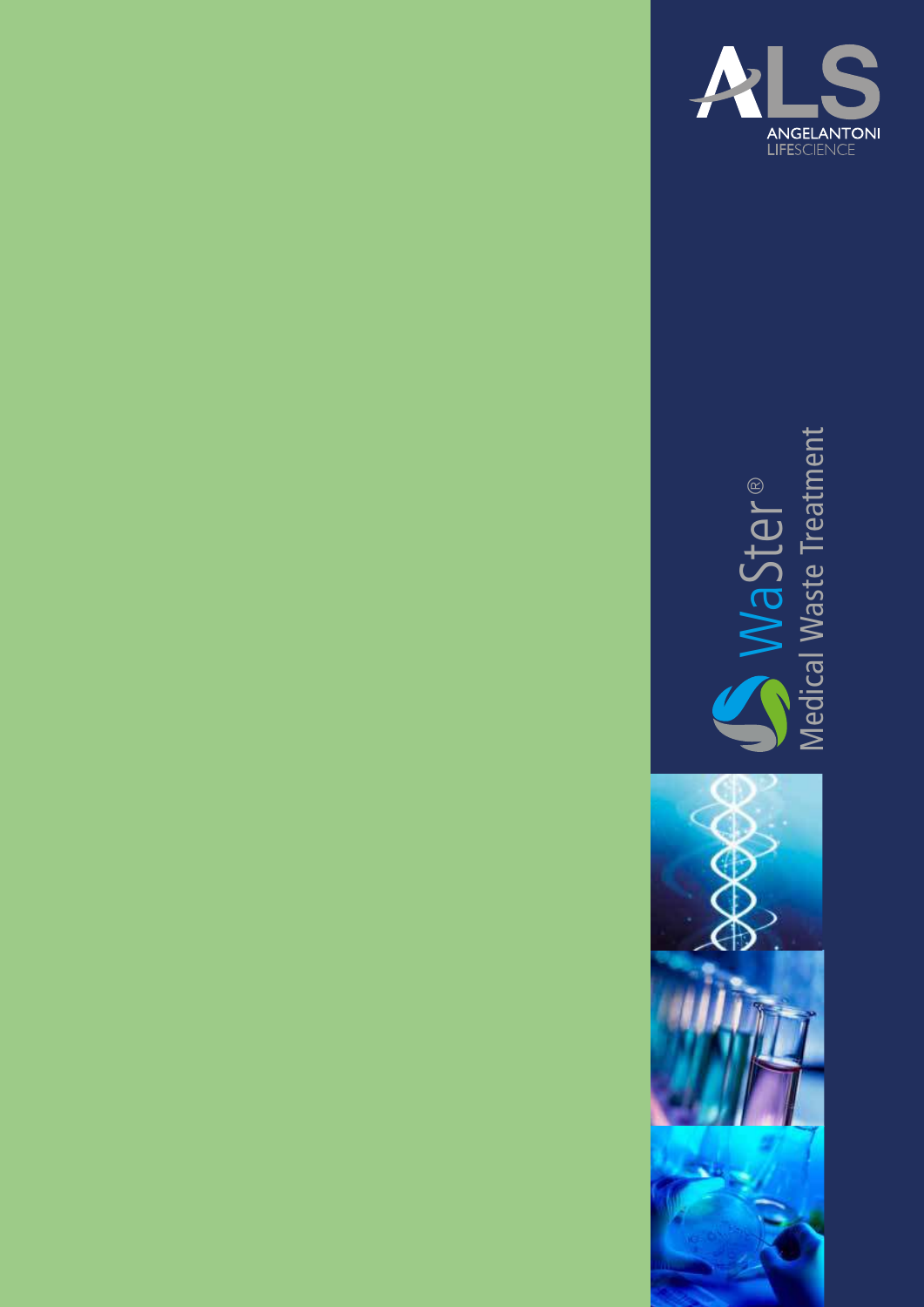# Biohazard waste treatment



The biological risk related to the management of infected and hazardous solid waste (BSL 2 ÷ 4) generated by hospitals, healthcare centers, surgery clinics and BSL-rated labs can be successfully reduced to zero by means of the steam sterilization, the only thermal process capable to sterilize with a SAL of 10-6 (equivalent to a 6log bioburden reduction) any solid waste introduced inside the pressure vessel, Including bacteria and viruses.

**WaSter®** is designed ground-up for handling hospital waste and implements a built-in shredder which is located inside the autoclave chamber above the internal trolley in order to avoid the exposure of the users to biological risks and in the same time to keep high the air quality in the surrounding working space. A compact equipment with a reduced footprint thus requiring less space for being installed,

**WaSter®** combines a preliminary shredding phase with the application of deep vacuum to remove any trace of air from the load thus preventing the presence of air that inevitably leads to cold spots and incomplete sterilization.

**WaSter®** complies with international standards applicable for the hospital sterilization operations and it is capable to execute a decontamination process that can be validated with biological indicators to prove the sterilization of the Biohazard waste, including Bio Safety Level class 3 / 4 rated solid waste).



## **WaSter®:** Compact, Safe and Fast: a steam sterilizer specifically designed for total decontamination of hospital waste.

Total Safety is our priority and the whole project is driven by this primary goal.

**WaSter®** is meant to become the reference technology platform for any hazardous solid waste. It is designed in-house by Angelantoni Life Science and it combines cutting edge technology with the internationally recognized Italian design and creativity. Reliable and a fully controlled processes which are reproducible as they inherit the Parametric Release approach of batches commonly used in the pharmaceutical industry. Separate drains assure segregation of the condensate removal at the vey end of the process.

## **Flexibility**

## Total Safety



A modern sterilization unit requires a high degree of flexibility in terms of process parameters and material flows to assure the highest level of safety associated to the machine daily operations. **WaSter®** design is available in both single and double door versions (the latter by means of a pass-thru execution) in case the "dirty" area is segregated from the "clean" unloading side.



#### WaSter®

Medical Waste Treatment

Double Waster 50







Only available for Waster50 pass-through model (double door)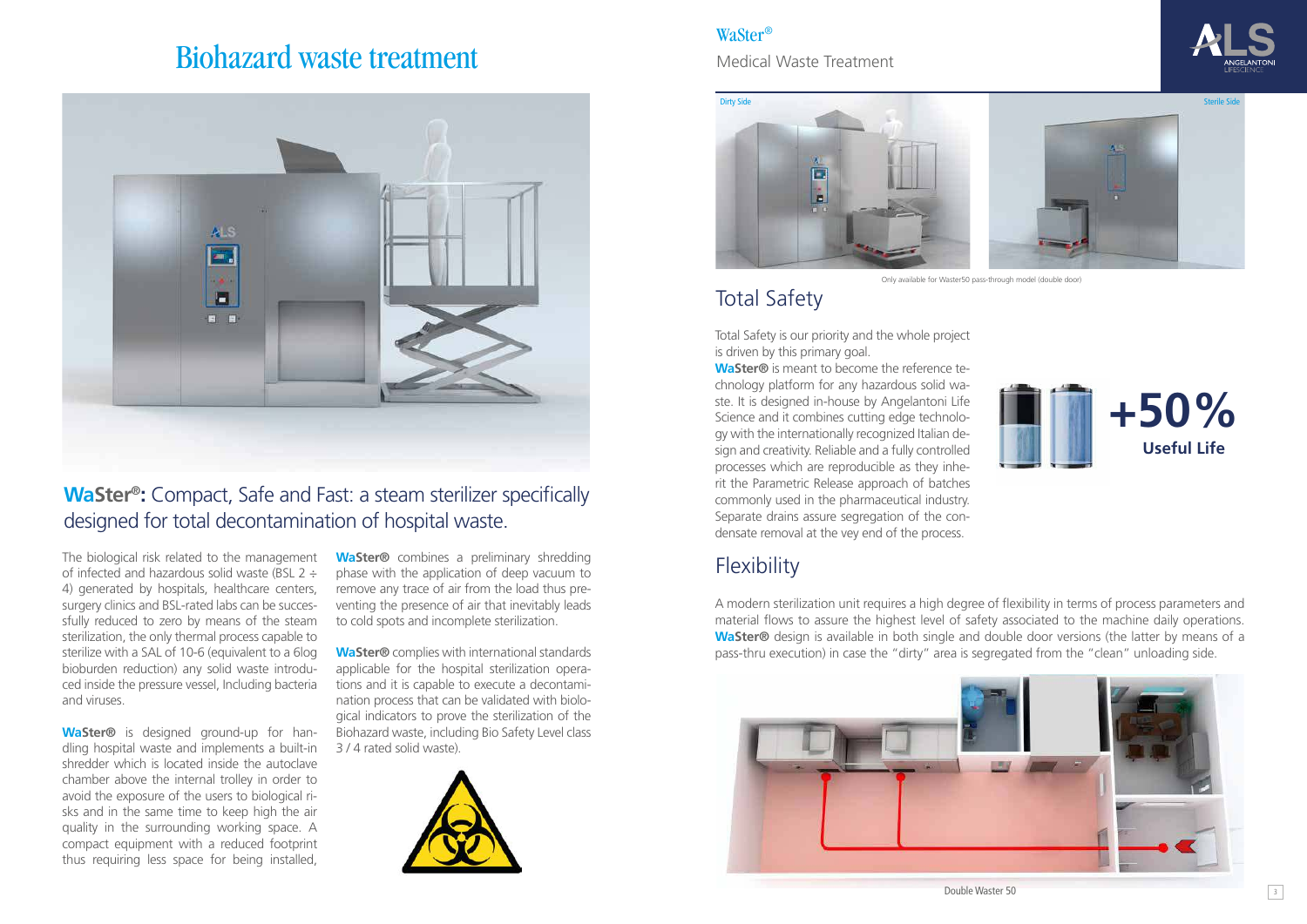WaSter® Medical Waste Treatment



### WaSter®

Medical Waste Treatment

## **WaSter<sup>®</sup>** offers four competitive advantages:

**WaSter**® key features below summarize the way we approach safety to ensure the sterility of the treated load:

# Key features

- Thermal treatment and following decontamination take place in a perfectly sealed SS vessel thus avoiding the risk of any cross-contamination;
- The 2nd-generation shredder is extremely robust and capable to significantly reduce the overall volume of the waste that gets fragmented in very small pieces;
- The shredded waste also facilitates the air removal during the application of the vacuum, thus enhancing steam penetration and sterilization, avoiding any risk of residual biological contamination;
- The pass-through execution (available as option as alternative of the single door vessel) of the sterilizer allows a unidirectional pathway of the biological waste, is to be selected to fully segregate the loading side ("dirty" area) from the unloading side ("clean" area).



The waste gets sterilized by saturated steam



The waste gets dried by means of the vacuum pump.

- 80% reduction of the original solid waste volume leading to a significant reduction of the waste disposal;
- Complete dryness of the solid waste as an output of the process, ensuring an easy and clean handling;
- Location of the shredder to assure safety throughout the different phases of the treatment process;
- The entire treatment cycle takes place inside a tightly sealed pressure vessel, thus preventing the emission of unpleasant smells into the installation room.

- 2006/42/EC for Machinery Directive
- 2014/68/EU for Pressure Equipment (PED)
- 2009/125/EC for Eco-friendly design (ERP)
- 2014/35/EU for Low voltage
- 2014/30/EU for Electromagnetic compatibility
- UNI EN ISO 285:2016 (specific requirements and tests for large steam sterilizers)
- UNI EN ISO 17665-1:2016 (specific development, validation and routine testing)
- CEI EN ISO 61010-1:2013 (safety requirements for electronic equipment)
- CEI EN ISO 61010-2-040:2015 (specific requirements for sterilizers and washer-disinfectors used for the treatment of medical materials)
- UNI EN ISO 15614-1:2012 (qualification of welding procedures)
- UNI EN ISO 9606-1:2013 (welder qualification test)
- UNI CEI EN ISO 17050-1:2005 (conformity assessment)
- UNI EN ISO 14971-1:2012 (risk analysis)
- EN IEC 62304:2006 (software validation)
- IEC 62366-1:2015 (usability)
- UNI EN ISO 9001:2015 (quality management system)
- UNI CEI EN ISO 13485:2012 (quality management system)

 $\frac{4}{3}$ 



The waste is introduced by gravity inside the chamber from the top.

The waste gets shredded and vacuum is applied to remove cold spots of entrapped air.

## **WaSter®** material treatment





The **WaSter**® is built in compliance with the current European and international standards, including: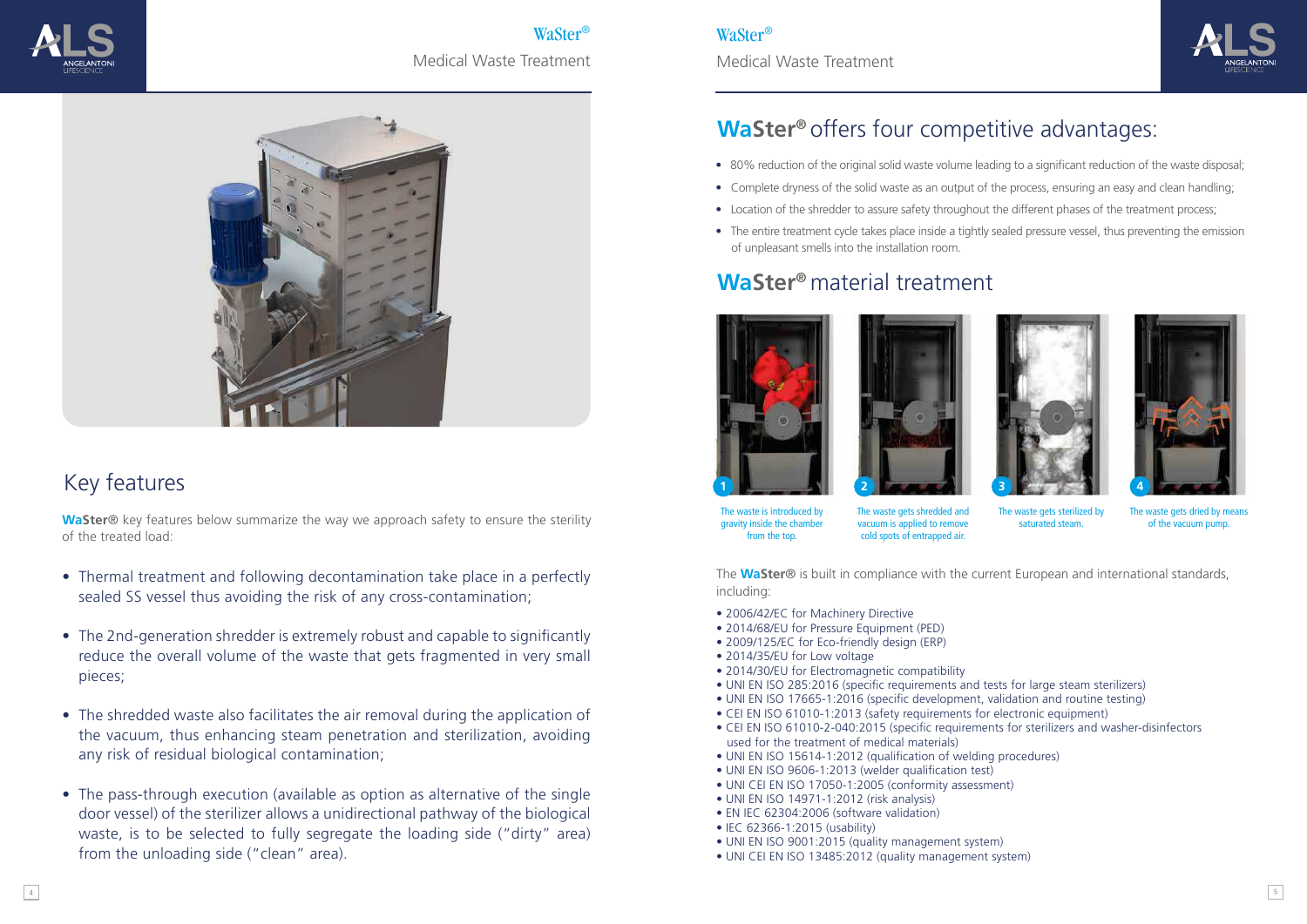**WaSter®** is made of a vertical sterilization chamber equipped with a loading door located on the top and a horizontal sliding door (pass-through version also available) located toward the bottom of the unit suitable for the collection of sterilized waste in a trolley.

- **1.** Vacuum seal test (leak test);
- **2.** Vacuum in the chamber (preliminary preparation stage) waste in open containers;
- **3.** Trituration and sterilization - thermal treatment @ 134°C for Biohazard solid waste;
- **4.** Sterilization treatment @ 134°C for Biohazard liquid waste in open containers;
- **5.** Vacuum drying stage.

The process starts automatically once all the doors are closed and the gasket activated to seal the doors - every stage of the process is controlled by the user through the HMI touch screen.

The unit can reach a productivity of 50 kg/h.







### WaSter®

Medical Waste Treatment

## **WaSter<sup>®</sup>** facts sheets

### WaSter®

Medical Waste Treatment

**WaSter®** is factory pre-configured with the following treatment programs

#### **1. Arrival of infected material**

The infected material is collected and closed inside the dedicated plastic disposable bag with a trolley and placed inside the lifting platform area (elevator). A dedicated trolley is then loaded into **WaSter®** to receive the shredded waste.





#### **3. Discharge of sterile material**



The dedicated trolley containing shredded and sterilized waste is unloaded from the clean side of the **WaSter®**.







#### **2. Manual loading of infected material and cycle starting**

The transport trolley containing the infected material is raised by the integrated elevator at the right charging level.

The load of the waste is manual: after the loading, the chamber is hermetically sealed and the cycle starts.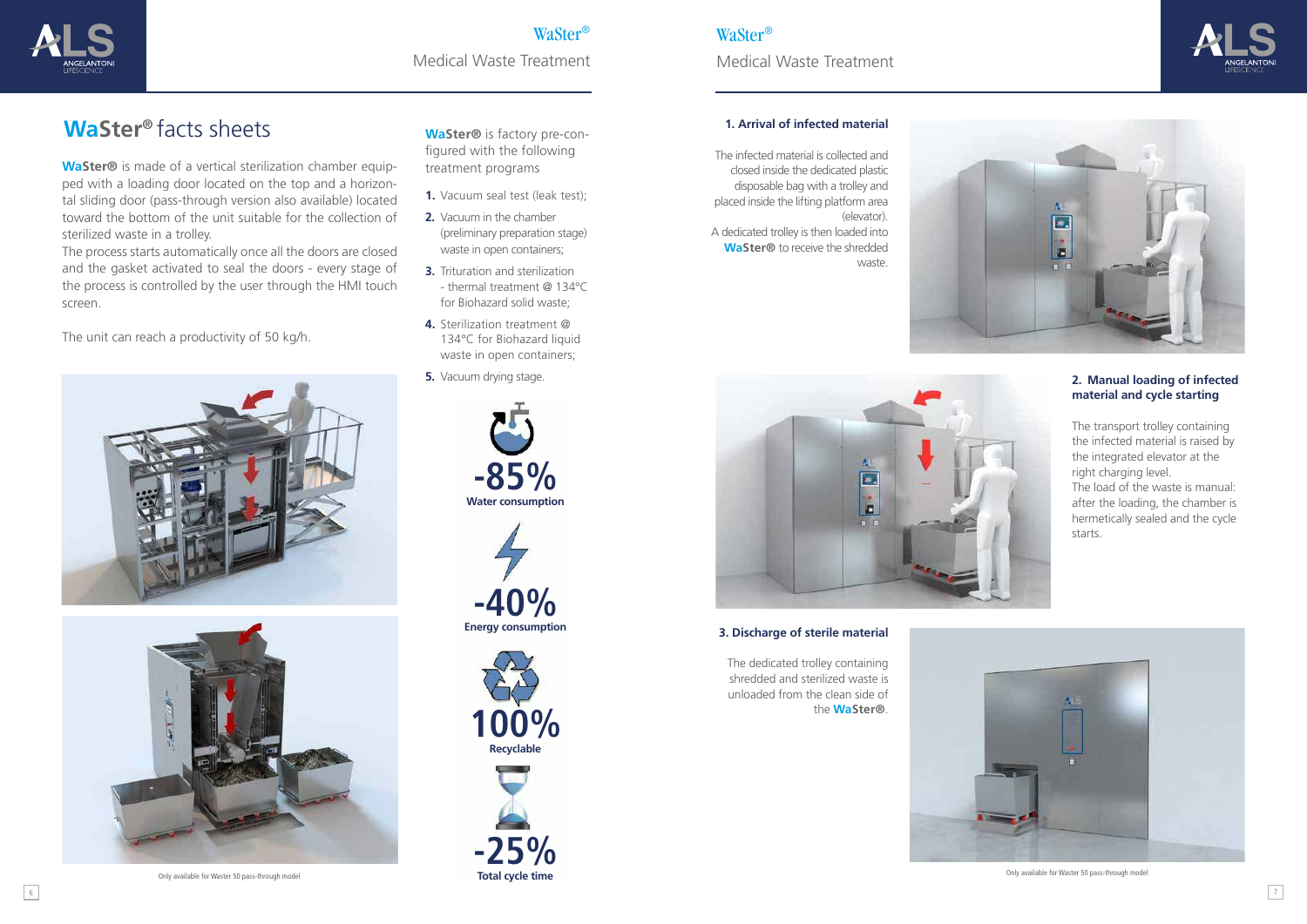



**WaSter®** was designed to last over time and to constantly assure a safe process. Safety is not limited to the process but also extends to all the components and devices which could potentially affect the reliability of the operations.



## Safe treatment



WaSter®

Medical Waste Treatment

#### WaSter®

Medical Waste Treatment

## **WaSter**<sup>®</sup> main technical features

**WaSter®** was developed by applying an eco-project design, with the goal of preserve the environment in which we live.

The validation execution makes sure the design conditions are met soon after the installation. More specifically, during the sterilisation cycle the following values are checked continually: pressure, temperature and presence of non-condensable gases. The monitored parameters guarantee not only the effectiveness of the sterilization process in compliance with the reference standard UNI EN ISO 17665-1:2006, but also a Sterility Assurance Level (SAL) of 10<sup>-6</sup>.

| AIC                                                                                                |                              |
|----------------------------------------------------------------------------------------------------|------------------------------|
|                                                                                                    |                              |
| WASTER.50                                                                                          | Rel.01.00                    |
| ID-LS00000                                                                                         |                              |
| Operator:                                                                                          |                              |
| Operatore l                                                                                        |                              |
| Standard cycle                                                                                     |                              |
| Steriliz.                                                                                          | $T = 135.0 °C$               |
|                                                                                                    | t=0020min                    |
|                                                                                                    |                              |
| cycle<br>Start                                                                                     | 14:05:1                      |
|                                                                                                    | 22/09/17                     |
| Progressive<br>n.                                                                                  | 00000028                     |
| $= 100 - 100$                                                                                      | ---------                    |
| 14:05<br>103.<br>б                                                                                 | 100.0kPa                     |
| CONDIT<br>IONING                                                                                   |                              |
| 103.<br>14:05                                                                                      | 090.6kPa                     |
| Vacuum<br>N.01                                                                                     | 030.0                        |
| 14:12<br>102.2                                                                                     | 022.6kPa                     |
| HEATING                                                                                            | 135.0 °C                     |
| $135.6^{\circ}$ C<br>14:22                                                                         | 319.2kPa                     |
| STERILIZATION                                                                                      | 0020 min                     |
|                                                                                                    |                              |
| Time<br>T. Cham                                                                                    | P. Cham.                     |
| 14:2<br>135.6                                                                                      | 319.8kPa                     |
| 14:23<br>135.<br>°C<br>ì<br>o,                                                                     | 320.9kPa                     |
| 135.<br>7<br>14:24                                                                                 | 321.6kPa                     |
| 135.<br>14:24<br>7                                                                                 | 320.3kPa                     |
| 135.<br>14:25<br>б                                                                                 | 319.<br>1.kPa                |
| ¢<br>135.<br>6<br>14:25                                                                            | 320.2kPa                     |
| ۰<br>14:26<br>135.<br>6                                                                            | 321.8kPa                     |
| $\circ$<br>135.6<br>14:26                                                                          | 320.<br>7kPa                 |
| $\overline{c}$<br>14:27<br>135.<br>5                                                               | 319.9kPa                     |
| 135.<br>6<br>14:2<br>7                                                                             | 320.5kPa                     |
| ó<br>135.<br>14:28<br>6                                                                            | 321.1kPa                     |
| ä<br>135.6<br>14:28                                                                                | 320.<br>9kPa                 |
| $\epsilon^{\zeta}$<br>$\overline{7}$<br>135.<br>14:29                                              | 319.2kPa                     |
| $_{\rm e}$ C<br>135.<br>14:29<br>6                                                                 | 320.8kPa                     |
| °,<br>135.                                                                                         |                              |
| 14:30<br>7<br>$\varsigma$                                                                          | 321.6kPa                     |
| 135.<br>14:30<br>ď                                                                                 | 320.8kPa                     |
| 135.<br>5<br>14:31<br>۵Ï                                                                           | 319.7kPa                     |
| 135.<br>14:31<br>6<br>$\circ C$                                                                    | 320.2kPa                     |
| 14:32<br>135.<br>6<br>òС                                                                           | 321.8kPa                     |
| 14:32<br>135.<br>аC                                                                                | 320.8kPa                     |
| 135.<br>۵Ś                                                                                         | 319.8kPa                     |
| $\frac{1}{1}\frac{4}{1}\frac{3}{2}\frac{3}{2}$<br>oxor<br>35.<br>оC                                | 320.2kPa<br>321.2kPa         |
| 1<br>35.6<br>14:34<br>σC                                                                           |                              |
| 14:34<br>135.<br>6<br>оC                                                                           | 320.9kPa                     |
| 135.<br>14:35<br>6eC                                                                               | 319.5kPa                     |
| 14:35<br>35.<br>1<br>6 <sub>o</sub>                                                                | 320.5kPa                     |
| 14:36<br>135.<br>6 00                                                                              | 321.7kPa                     |
|                                                                                                    |                              |
| 14:36<br>135.<br>135.<br>$6 \circ C$<br>14:37                                                      | 320.<br>7kPa                 |
| $5 \text{ eC}$                                                                                     | 319.OkPa                     |
| 14:37<br>135.6%                                                                                    | 320.OkPa                     |
| 135.6 cC<br>14:38                                                                                  | 321.4kPa                     |
| 135.6 00<br>14:38                                                                                  |                              |
| 14:39<br>135.6<br>$\mathbb{C}$                                                                     | 320.5kPa<br>319.7kPa         |
| 135.6 °C<br>14:39                                                                                  | 320.3kPa                     |
| 14:40<br>ī<br>35.<br>б<br>٩C                                                                       | 321.4kPa                     |
| 135.6<br>٥Ç<br>14:40                                                                               |                              |
| 14:41<br>135.6 °C                                                                                  | 320.8kPa<br>319.3kPa         |
| 135.<br>$7-c$<br>14:41                                                                             | 320.OkPa                     |
| 135.6°C<br>14:42                                                                                   | 321.6kPa                     |
| 135.6 °C<br>14:42                                                                                  | 320.7kPa                     |
|                                                                                                    | 030.0<br>kPa                 |
| DRYING.<br>$^{\alpha}$ C<br>14:55                                                                  | 029.9kPa                     |
| 103.3                                                                                              |                              |
| DRYING                                                                                             | 0010 min<br>017.1kPa         |
| 15:05<br>104.8°C                                                                                   |                              |
| AERATION                                                                                           |                              |
| WHE WAR WAR THAT YOU AND JOIN HARD WAR WAR ONE DURING THE YOU CHE WAS ARRESTED FOR YOU FOR YOU AND |                              |
| $106.1$ °C<br>15:06                                                                                | 092.8kPa                     |
| CYCLE ENDED VALID                                                                                  |                              |
|                                                                                                    | $\mathfrak{o}_{\ell}$<br>135 |
|                                                                                                    |                              |
| Temper. Max<br>Temper. Min<br>Total time                                                           | 135<br>o,                    |

Starting from the idea of producing a piece of equipment with sustainable consumption to reduce the environmental impact, significant measurable objectives were set and achieved, all of which enhance the performance of the **WaSter®** product line.

The vacuum is generated by an innovative vacuum pump that runs fully dry (no lubricants are required) and it is compatible with steam. Water consumption for generating vacuum is limited to the production of clean steam and the discharging temperature cooling device.

## Environmental impact

## Validation

- Frame, fascia and side panels in stainless steel AISI 304;
- Chamber in stainless steel AISI 316Ti, thickness 8 mm;
- Chamber bottom with central drain and filtration, fully drainable and cleanable;
- Jacket in stainless steel AISI 304L, thickness 6 mm;
- Doors in stainless steel AISI 304L;
- Chamber and doors scotch brite finished;
- Door/s vertical and horizontal automatic sliding device;
- Vertical chamber with integrated shredder;
- Dual waste pushing device against the shredder;
- Chambers, doors, steam generator and pipeline insulated by kevlar fabric;
- Hydraulic pipes and pneumatic valves in stainless steel AISI 304;
- Steam generation by Electrical steam generator in stainless steel AISI 304 (E);
- Steam generation by Centralized steam directly to the chamber (S);
- Steam generation by Electrical steam generator and Central steam (ES);
- Dry mechanical vacuum pump compatible with steam;
- • **Double data detection system (2 probes for temperature and 2 for pressure transducers);**
- Siemens integrated safety programmable electronic controller;
- Touch screen full colour and high resolution;
- Alphanumeric recording device installed on the front panel;
- USB port for data back-up;
- Sterilization cycles for empty glassware, rubber materials, fabrics, liquids in sealed containers and liquids in open containers plus cycle for infected liquids and materials;
- Burner located at the chamber air outlet / as alternative a sterile 0.22 um sterilizable filter is also available.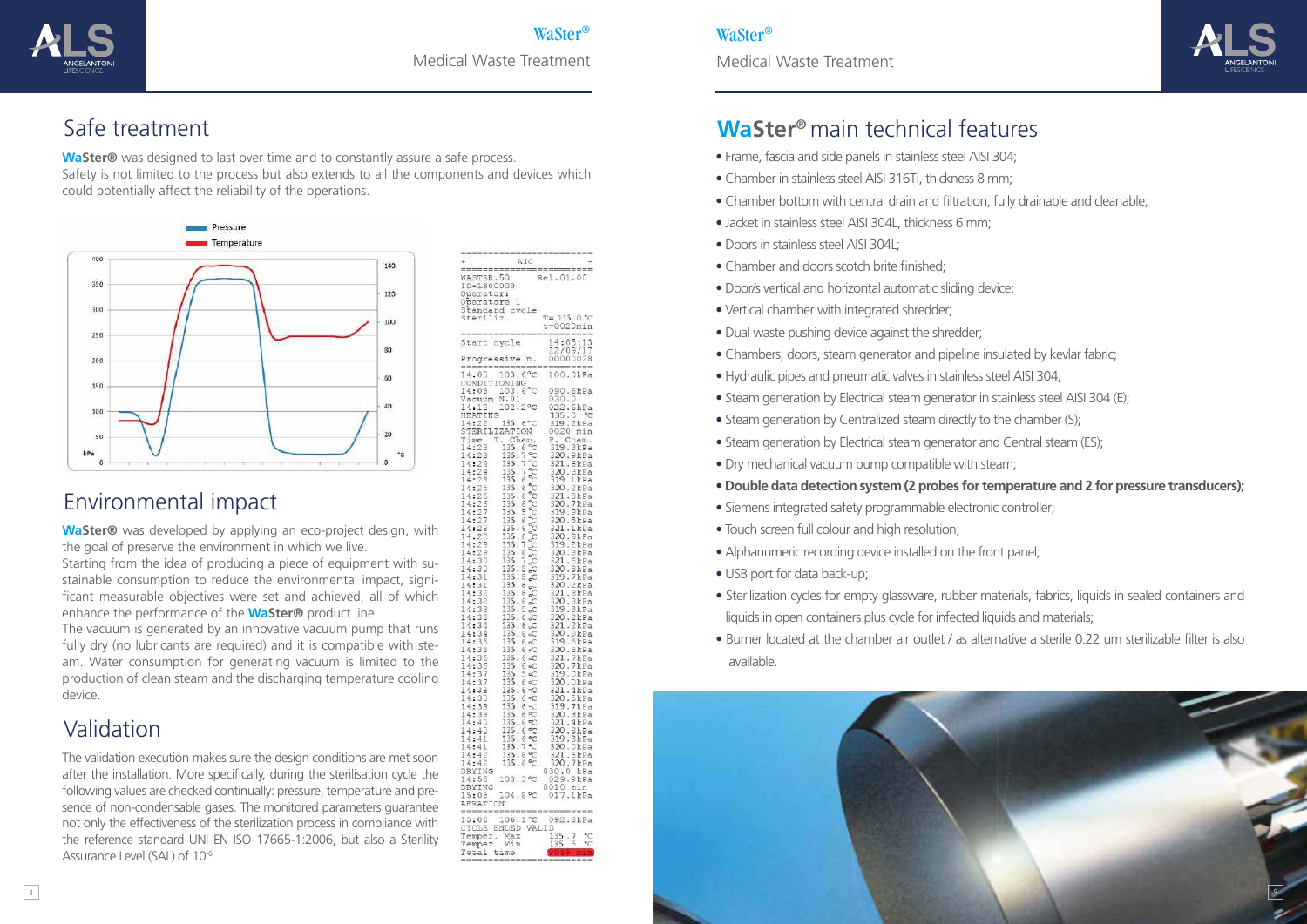

# External options









Loading waste elevator **Trolley** for shredded waste



WaSter® Medical Waste Treatment WaSter®

Medical Waste Treatment

## **WaSter®**

WaSter 50 with pass-through







WaSter 50 without pass-through

| <b>Model</b>                  | <b>Waste weight</b><br>volume ratio | <b>Productivity</b> | <b>Waste weight</b><br><b>reduction ratio</b> | <b>Waste loading</b><br>volume | <b>Treated waste</b><br>final volume | <b>Cycle time</b> | <b>Voltage</b> |
|-------------------------------|-------------------------------------|---------------------|-----------------------------------------------|--------------------------------|--------------------------------------|-------------------|----------------|
| Waster 50                     | 50 Kg/h                             | 50 Kg/h             | 1/10                                          | 1/5                            | 500                                  | 1 <sub>h</sub>    | 400V/50Hz      |
| Waster 50 pass-through        | 50 Kg/h                             | 50 Kg/h             | 1/10                                          | 1/5                            | 500                                  | 1 <sub>h</sub>    | 400V/50Hz      |
| Waster 50                     | 50 Kg/h                             | 50 Kg/h             | 1/10                                          | 1/5                            | 500                                  | 1 h               | 400V/60Hz      |
| Waster 50 pass-through        | 50 Kg/h                             | 50 Kg/h             | 1/10                                          | 1/5                            | 500                                  | 1 <sub>h</sub>    | 400V/60Hz      |
| Double Waster 50              | 50 Kg/h                             | 50 Kg/h             | 1/10                                          | 1/5                            | 500                                  | 1 <sub>h</sub>    | 400V/50Hz      |
| Double Waster 50 pass-through | 50 Kg/h                             | 50 Kg/h             | 1/10                                          | 1/5                            | 500                                  | 1 <sub>h</sub>    | 400V/50Hz      |
| Double Waster 50              | 50 Kg/h                             | 50 Kg/h             | 1/10                                          | 1/5                            | 500                                  | 1 <sub>h</sub>    | 400V/60Hz      |
| Double Waster 50 pass-through | 50 Kg/h                             | 50 Kg/h             | 1/10                                          | 1/5                            | 500                                  | 1 <sub>h</sub>    | 400V/60Hz      |



Waster 50 Front view